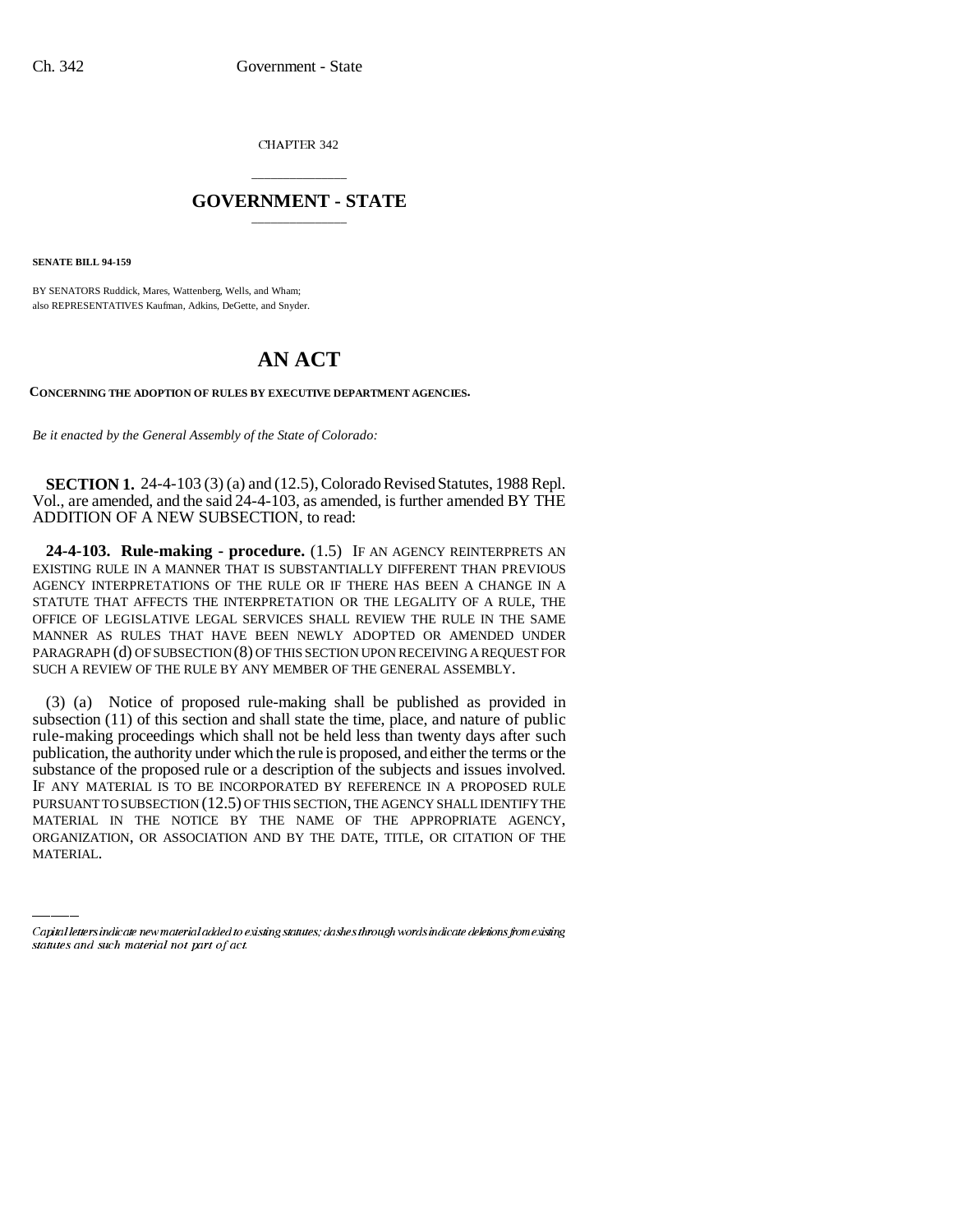(12.5) (a) Subject to the provisions of this subsection (12.5), an agency may incorporate the following by reference in its rules without publishing the incorporated material in full:

(I) Federal rules, codes, or standards published in full in the federal register or the code of federal regulations;

(I.5) FEDERAL RULES, CODES, OR STANDARDS THAT HAVE BEEN PROPERLY INCORPORATED BY REFERENCE IN THE FEDERAL REGISTER AS PART OF A DULY PROMULGATED FINAL RULE OR IN THE CODE OF FEDERAL REGULATIONS PURSUANT TO FEDERAL LEGAL REQUIREMENTS;

(II) (A) Published codes, standards, or guidelines of any nationally recognized SCIENTIFIC OR TECHNICAL association or organization.

(B) FOR THE PURPOSES OF THIS SUBPARAGRAPH (II), "NATIONALLY RECOGNIZED SCIENTIFIC OR TECHNICAL ASSOCIATION OR ORGANIZATION" MEANS AN ASSOCIATION OR ORGANIZATION THAT IS REGULARLY IN THE BUSINESS OF DEVELOPING SCIENTIFIC OR TECHNICAL STANDARDS OR GUIDELINES, IS RECOGNIZED BY THOSE IN THE RELEVANT PROFESSIONAL COMMUNITY AS HAVING A HIGH DEGREE OF EXPERTISE AND COMPETENCE IN ITS FIELD, AND WHOSE PUBLICATIONS ARE WIDELY DISTRIBUTED AND EASILY AVAILABLE THROUGHOUT THE NATION AND THE STATE OF COLORADO.

(b) (I) An agency may incorporate by reference the material set forth in paragraph (a) of this subsection (12.5) only if the issuing agency, organization, or association makes copies of the material available to the public. AN AGENCY MAY NOT INCORPORATE ANY MATERIAL BY REFERENCE UNLESS THE MATERIAL HAS BEEN PROPERLY IDENTIFIED IN THE NOTICE OF PROPOSED RULE-MAKING PURSUANT TO PARAGRAPH (a) OF SUBSECTION (3) OF THIS SECTION.

(II) A FEDERAL RULE, CODE, OR STANDARD DOES NOT HAVE THE FORCE OF COLORADO LAW UNLESS THE FEDERAL RULE, CODE, OR STANDARD IS ADOPTED IN A STATE RULE IN ACCORDANCE WITH THE PROVISIONS OF THIS ARTICLE AND THE FEDERAL RULE, CODE, OR STANDARD IS SET FORTH IN FULL IN THE STATE RULE OR IS INCORPORATED BY REFERENCE AS REQUIRED BY THE PROVISIONS OF THIS SUBSECTION  $(12.5).$ 

(c) (I) The reference to any incorporated material shall identify the incorporated material by appropriate agency, organization, or association and by date, title, or citation. The reference shall also state that the rule does not include later amendments to or editions of the incorporated material.

(II) (A) IF AN AGENCY PROPOSES TO INCORPORATE ANY MATERIAL BY REFERENCE IN A STATE RULE, THE AGENCY SHALL ALLOW PUBLIC INSPECTION OF ANY NONCOPYRIGHTED MATERIAL AND PROVIDE COPIES OF THE MATERIAL TO THE PUBLIC AT COST UPON REQUEST BEGINNING NO LATER THAN THE DATE OF PUBLICATION OF THE NOTICE OF PROPOSED RULE-MAKING. IF ANY MATERIAL TO BE INCORPORATED BY REFERENCE HAS BEEN COPYRIGHTED, THE AGENCY SHALL UPON REQUEST PROVIDE INFORMATION ABOUT THE PUBLISHER AND THE CITATION TO THE MATERIAL.

(B) IF ANY AGENCY WITHIN THE DEPARTMENT OF PUBLIC HEALTH AND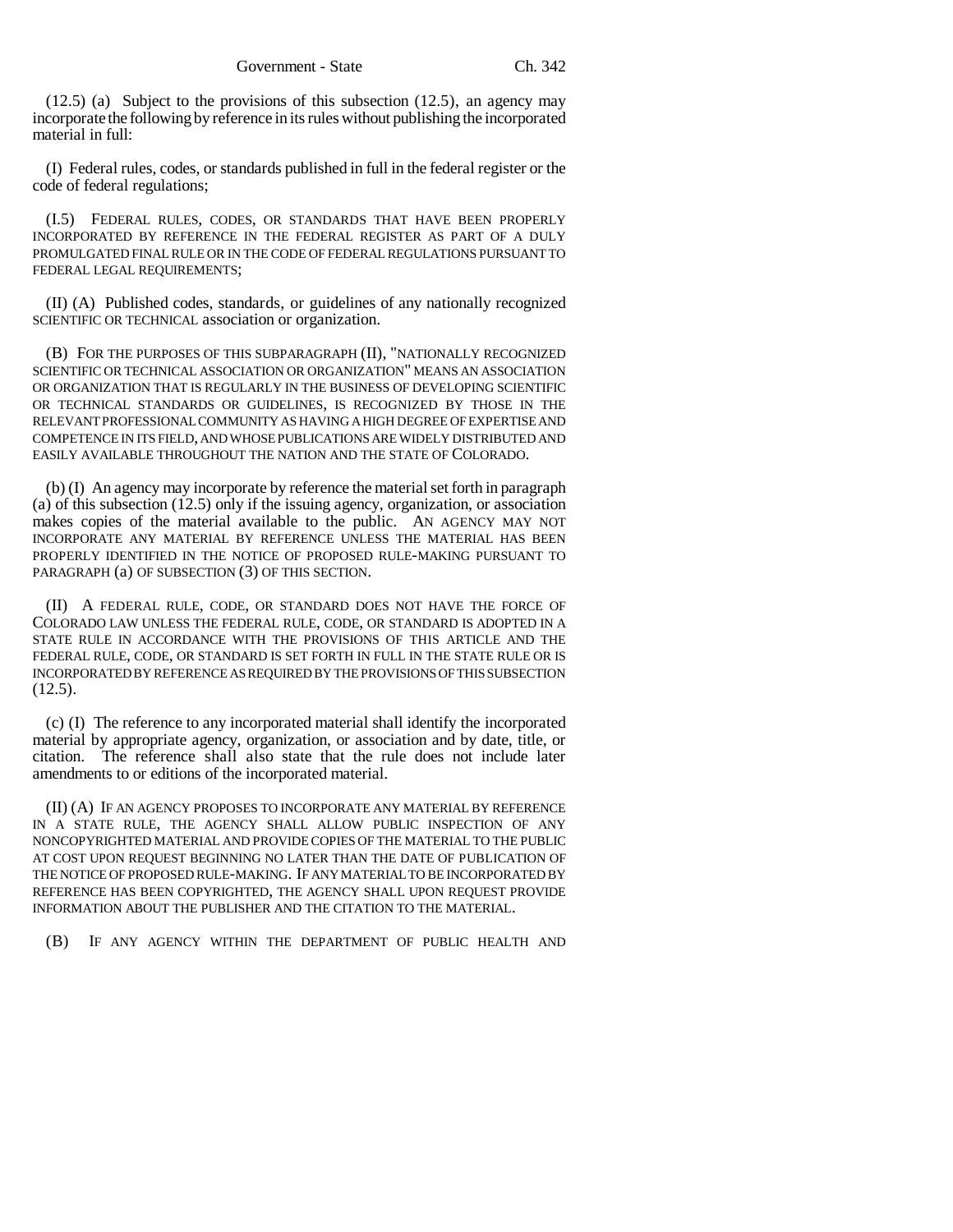## Ch. 342 Government - State

ENVIRONMENT PROPOSES TO INCORPORATE MATERIAL BY REFERENCE IN ANY REGULATION PROMULGATED PURSUANT TO ARTICLE 7, 8, OR 15 OF TITLE 25, C.R.S., AND THE VERSION OR EDITION OF THE MATERIAL TO BE INCORPORATED BY REFERENCE HAS NOT PREVIOUSLY BEEN DISTRIBUTED TO THE STATE PUBLICATIONS DEPOSITORY LIBRARIES, THE AGENCY SHALL PROVIDE A SUFFICIENT NUMBER OF COPIES OF THE MATERIAL TO THE STATE PUBLICATIONS DEPOSITORY AND DISTRIBUTION CENTER NO LATER THAN THE DATE OF THE NOTICE. THE STATE LIBRARIAN SHALL RETAIN ONE COPY OF THE MATERIAL AND SHALL PROVIDE ONE COPY OF THE MATERIAL TO EACH STATE PUBLICATIONS DEPOSITORY LIBRARY PURSUANT TO SECTION 24-90-206 (2).

(C) EXCEPT AS PROVIDED IN SUB-SUBPARAGRAPH (B) OF THIS SUBPARAGRAPH (II), IF ANY AGENCY PROPOSES TO INCORPORATE ANY MATERIAL BY REFERENCE IN A REGULATION AND THE VERSION OR EDITION OF THE MATERIAL TO BE INCORPORATED HAS NOT PREVIOUSLY BEEN PROVIDED TO THE STATE PUBLICATIONS DEPOSITORY AND DISTRIBUTION CENTER, THE AGENCY SHALL PROVIDE ONE COPY OF THE MATERIAL TO THE STATE PUBLICATIONS DEPOSITORY AND DISTRIBUTION CENTER NO LATER THAN THE DATE OF THE NOTICE. THE STATE LIBRARIAN SHALL RETAIN THE COPY OF THE MATERIAL AND SHALL MAKE THE COPY AVAILABLE FOR INTERLIBRARY LOANS.

(III) An AFTER ANY MATERIAL IS INCORPORATED BY REFERENCE IN A STATE RULE, THE agency incorporating THE material by reference shall maintain certified copies of the complete text of the material incorporated, which copies shall be available for public inspection during regular business hours. Certified copies of the material incorporated shall be provided at cost upon request.

(d) The agency shall include in any rule which incorporates material by reference the title and address of an employee of the agency who will provide information regarding how the incorporated material may be obtained or examined AND A STATEMENT INDICATING THAT ANY MATERIAL THAT HAS BEEN INCORPORATED BY REFERENCE IN THE RULE MAY BE EXAMINED AT ANY STATE PUBLICATIONS DEPOSITORY LIBRARY.

**SECTION 2.** 24-90-206, Colorado Revised Statutes, 1988 Repl. Vol., is amended to read:

**24-90-206. Depository library agreements - requirements.** (1) The center may enter into depository agreements with any state agency or public library or with out-of-state research libraries and other state libraries. The number of depository libraries shall not exceed thirty. The requirements for eligibility to become and continue as a depository shall be established by the state library. The standards shall include and take into consideration population, the type of library or agency, ability to preserve such publications and to make them available for public use, and such geographic locations as will make the publications conveniently accessible to residents in all areas of the state.

(2) IN ADDITION TO ANY OTHER MATERIAL DISTRIBUTED TO STATE PUBLICATIONS DEPOSITORY LIBRARIES, THE STATE LIBRARIAN SHALL DISTRIBUTE ANY MATERIALS TO BE INCORPORATED BY REFERENCE IN STATE RULES THAT ARE PROVIDED TO THE STATE PUBLICATIONS DEPOSITORY AND DISTRIBUTION CENTER PURSUANT TO SECTION 24-4-103 (12.5) (c) (II) (B). THE STATE LIBRARIAN AND ANY STATE PUBLICATIONS DEPOSITORY LIBRARY SHALL MAKE MATERIALS DISTRIBUTED PURSUANT TO THIS